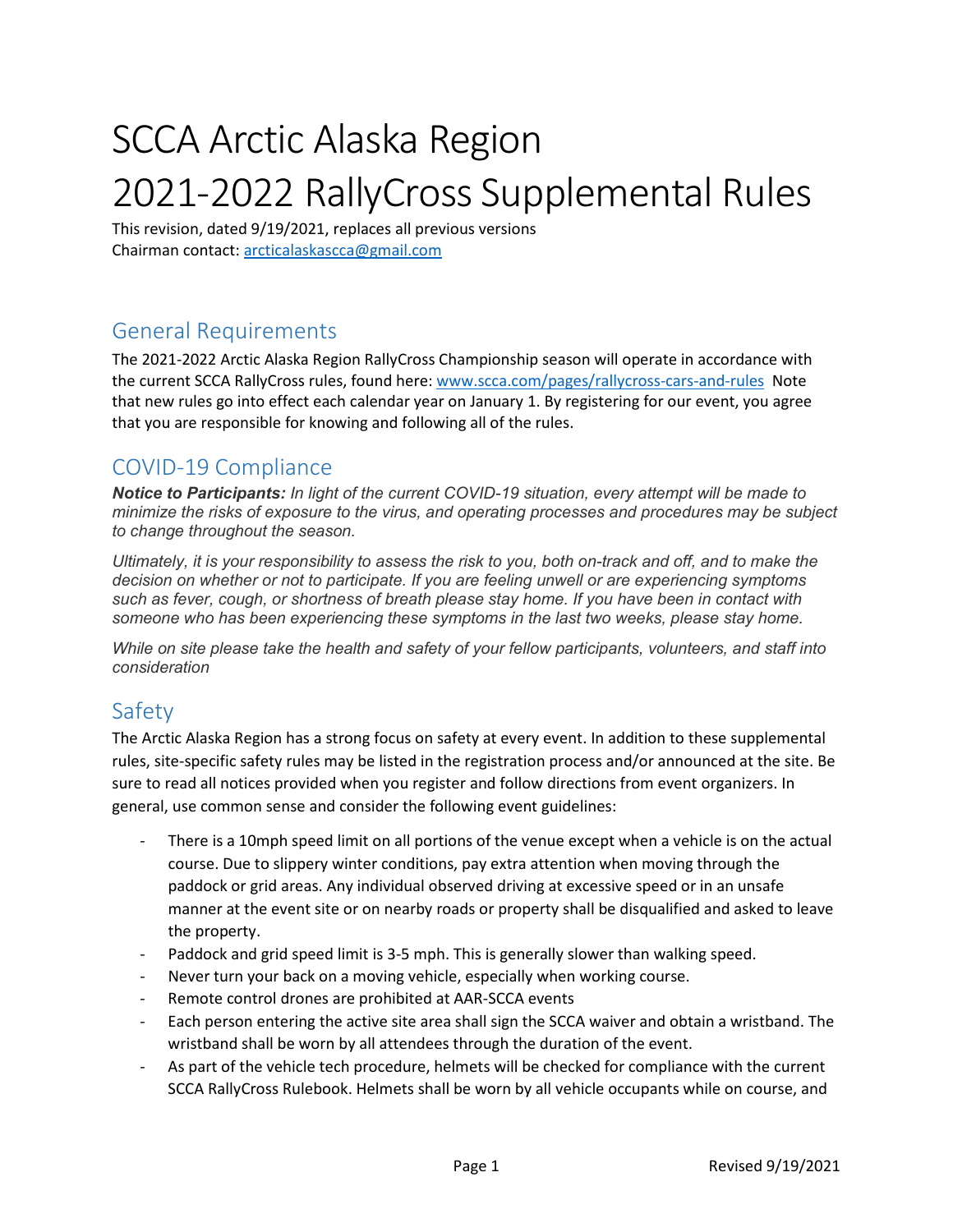no vehicle will knowingly be allowed to proceed to the start line with non-compliant helmets in use.

Expect to be outside in cold and unpredictable weather and standing on frozen ground for long periods of time. Dress accordingly, including proper footwear.

#### Event Format and work assignments

Due to varying daylight the event schedule is subject to change throughout the season, but scheduled times will be posted on the event registration page. Competition will be broken up into run groups. While one run group is competing in a session, the other run group will work. Work assignments will be distributed at the beginning of the event. All competitors are required to complete their work assignment for all driving sessions to receive scores for the event unless prior arrangements have been made with event organizers.

#### Course Preview and Changes

All vehicles will be given one low-speed parade lap of the course before their respective run group in each session. Multi-driver cars should make sure both drivers take the parade lap together. Every effort will be made by event organizers to avoid course changes during a run group. If necessary, such changes will be made between classes within a run group unless the required changes are deemed immediately necessary for safety reasons. Any course changes made after the parade lap will be communicated to each driver. Additional parade laps may be given by event organizers for changes that significantly alter the course.

#### Red Flags

Red flags will be displayed when a car on-course is unable to complete the course in a timely manner, or if any unsafe condition exists on or near the course or vehicle. If a red flag is displayed at any corner station, it shall be displayed at all corner stations. When a competitor on course sees a red flag being waved by a worker, he/she must come to in immediate and controlled stop. After stopping and when directed by a course worker, the competitor shall complete the course at a reduced speed and will be granted a re-run. Any penalties accrued prior to the red flag are not carried over to the re-run.

#### Vehicle Classes

It is highly recommended that all competitors fill out the self-tech form and bring it to the event: <https://www.scca.com/downloads/50980-scca-rx-utv-tech-form-2020/download>

It will be up to the competitor to choose the class in which their vehicle fits. Each competitor may only compete in 1 vehicle and 1 class at an event. Cars may be driven by up to 2 drivers per class/run group. Drivers are asked to perform driver changes quickly between runs to not slow down the event. All national SCCA RallyCross classes will be recognized, and combined into Regional classes as follows:

- S2 includes vehicles from Stock FWD & Stock RWD
- S4 our local Stock AWD
- M2 includes vehicles from Prepared FWD & RWD, and Modified FWD & RWD
- M4 includes vehicles from Prepared AWD and Modified AWD
- U Includes vehicles from Constructors 2wd and 4wd, and UTVs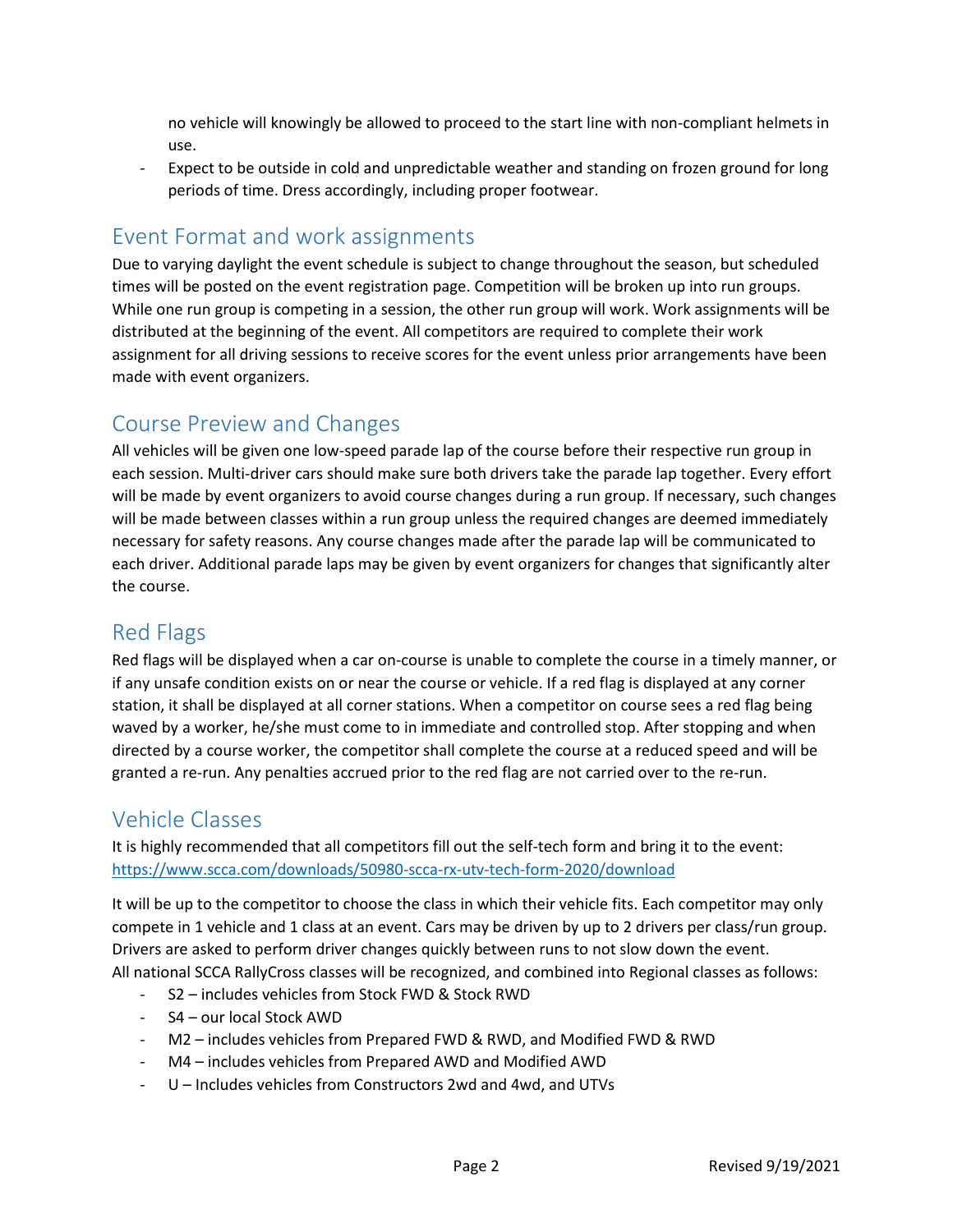UTVs are allowed at AAR-SCCA events. Competitors are advised that most UTVs will require minor modifications to be eligible for competition, and they should review the preparation requirements and allowances.

### Sound Limits

In order to stay in good standing with the sites and neighbors that allow us to hold events, we must impose a noise limit. Generally, a car cannot exceed 100 dBA at 75 feet from the loudest part of the course. Measurements can be taken during events, and cars that exceed this limit will have a chance to alter their exhaust or else forfeit further runs.

#### Timing and Scoring

Each competitor will receive multiple runs through the course, with each run time integrated with penalty times to produce a total event time.

Penalty times will be assessed for the following infractions:

- Two (2) seconds for each upright cone knocked down or significantly displaced. Upright cones displaced by "wheel spray" will be considered a penalty. Upright cones "tapped" but not displaced or knocked over will NOT count as a penalty.
- Ten (10) second "gate" penalty for missing a gate or passing around the wrong side of an upright cone with a pointer cone
- Vehicles unable to complete a timed run due to a mechanical problem will be assigned a "Bogey time" The bogey time will be calculated by using the slowest raw time, per class, per run group, plus ten (10) seconds

If a driver comes upon a misplaced cone, e.g. a downed cone or a gate with the pointer cone pointing away from the upright cone during a run, the driver may stop on course near the misplaced cone to point it out to the corner worker. If the course work confirms the misplaced cone, the driver will be allowed a re-run. The driver will then proceed to the finish at a reduced speed (not competition pace) and will receive a re-run. Any penalties assessed on the original run will not carry over to the re-run.

#### Season Championship

The season championship is open to SCCA members only. Points will be awarded at each event based on finishing position within each class. Points may be accumulated in more than one class throughout the season but may not be transferred between classes. Weekend members will be assigned points at each event but will not be eligible for year-end trophies. If a competitor becomes an SCCA member before the last scheduled event of the season, points from all prior events will be counted.

Championship points for each event will be awarded to finishers based on the following table:

| Place | Points |
|-------|--------|
|       | 10     |
|       |        |
|       |        |
|       |        |
| г     |        |